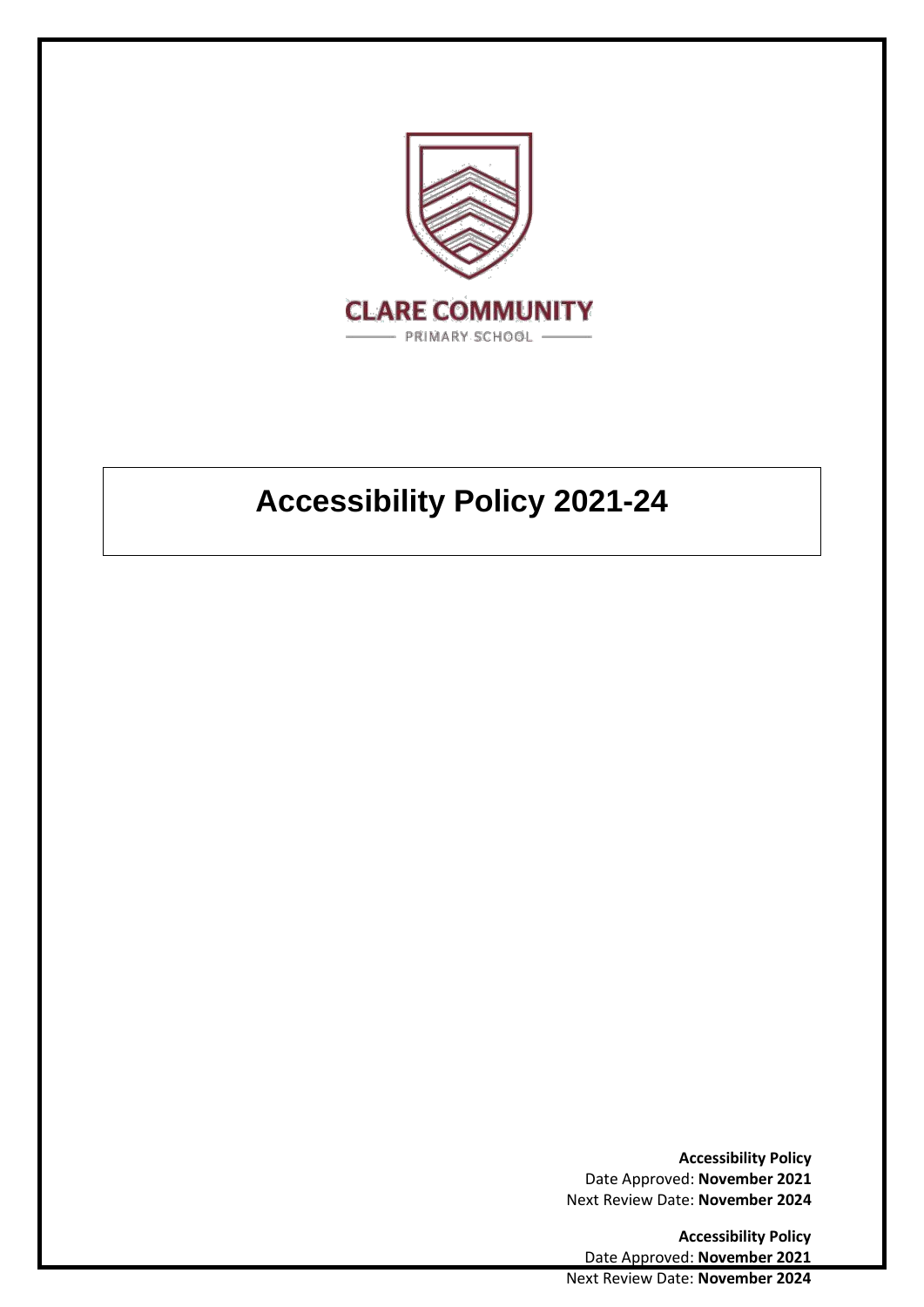## **Introduction**

Clare Community Primary School welcomes its general responsibilities under the Equality Act (2010) to ensure that the school does not discriminate against a student or prospective student by treating them less favourably because of a "protected characteristic" as listed below;  $\mathbb D$  Age  $\mathbb D$  Disability  $\mathbb D$ Gender reassignment

- Marriage and civil partnership
- Pregnancy and maternity
- Race
- Religion and belief
- Sex
- Sexual orientation

This policy sets out the steps that the Governing Body will make to result in improved accessibility to the curriculum, physical environment, and information for disabled people. It operates alongside the school"s SEND policy and is consistent with it in terms of principles and approaches to resourcing.

### **School Ethos, Vision and Values**

We are committed to ensuring equality of education and opportunity for disabled students, staff and all those receiving services from the school. This commitment includes providing premises that are suitable and sufficient for all educational purposes and give access to a broad and balanced curriculum for all students, irrespective of special need or disability. We aim to develop a culture of inclusion and diversity in which people feel free to disclose their disability and to participate fully in school life. Our admissions policy does not discriminate against disabled students.

At Clare Community Primary School we aim to ensure that all our students, whatever their ability, reach the highest level of achievement possible. The achievement of all students will be monitored and this data used to raise standards and ensure inclusive teaching. We will make reasonable adjustments to ensure that the school environment is as accessible as possible. The School is dedicated to the principles of equal opportunities, and strives to create a caring community which demonstrates respect for one another, along with understanding and tolerance.

Definition of Unlawful behaviour The Equality Act (2010) defines four kinds of unlawful behaviour, which will not be tolerated at Clare Community Primary School;

> **Accessibility Policy**  Date Approved: **November 2021** Next Review Date: **November 2024**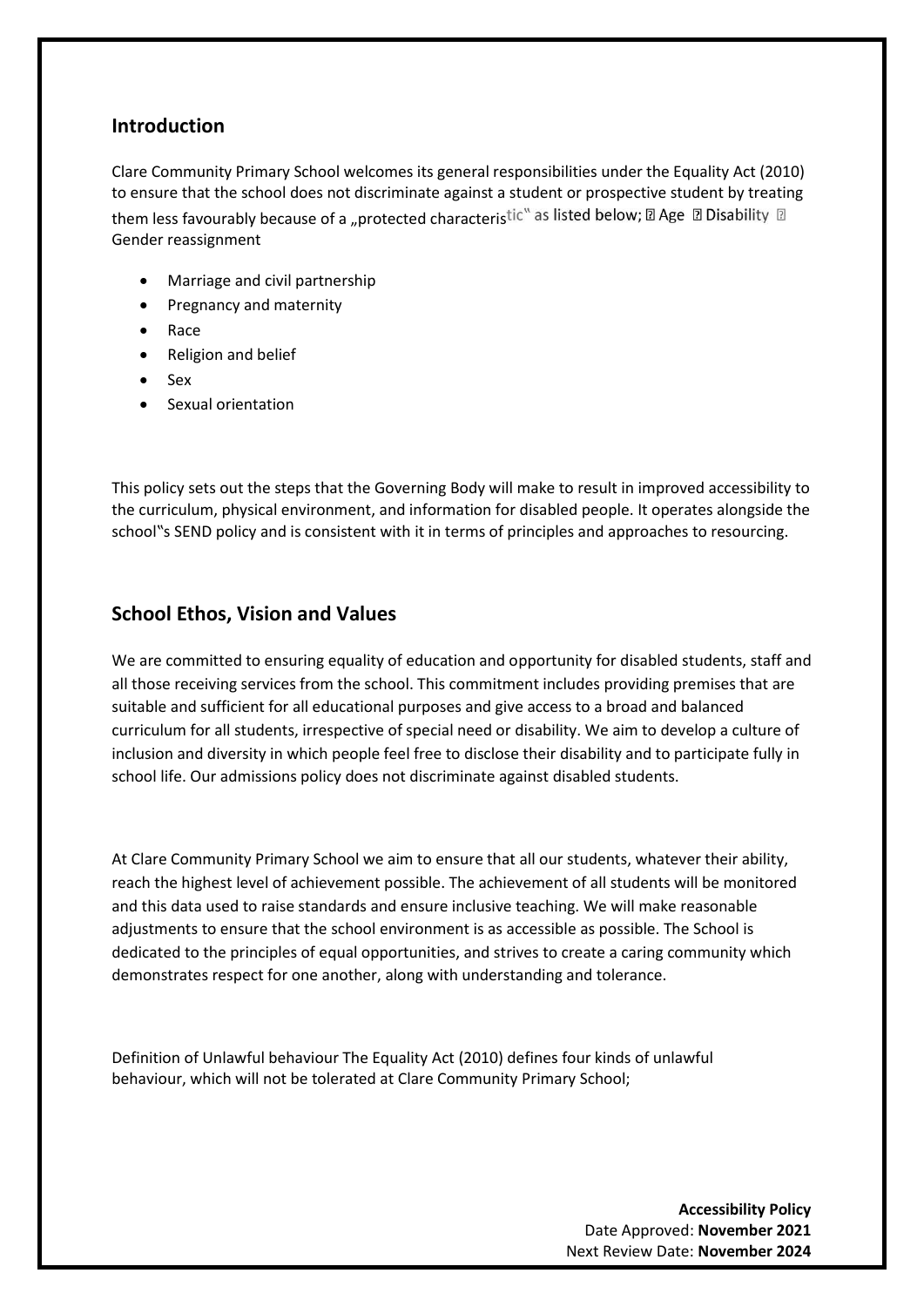**Direct Discrimination** occurs when one person treats another less favourably, because of a protected characteristic, than they treat – or would treat – other people.

**Indirect Discrimination** occurs when a "provision, criterion or practice" is applied generally but has the effect of putting people with a particular characteristic at a disadvantage when compared to people without that characteristic.

**Harassment** has a specific legal definition in the Act - it is "unwanted conduct, related to a relevant protected characteristic, which has the purpose or effect of violating a person's dignity or creating an intimidating, hostile, degrading, humiliating or offensive environment for that person".

**Victimisation** occurs when a person is treated less favourably than they otherwise would have been because of something they have done in connection with the Act.

## **Special Provisions for Disability**

The law on disability discrimination is different from the rest of the Act in a number of ways. In particular it protects disabled people but not people who are not disabled. This means that schools are allowed to treat disabled students more favourably than non-disabled students, and in some cases are required to do so, by making reasonable adjustments to put them on a more level footing with students without disabilities.

With this in mind, Clare Community Primary School aims to;

- avoid treating disabled students less favourably for a reason related to their disability;
- make reasonable adjustments for disabled students, so that they are not at a substantial disadvantage;
- ensure access to educational opportunities for disabled students.

## **The Accessibility Plan**

The Clare Community Primary School Accessibility Plan aims to;

- ensure disabled students can participate in the curriculum;
- ensure the physical environment of the school enables disabled students to take better advantage of education, benefits, facilities and services provided;

The School has a responsibility to provide a curriculum that meets the specific needs of individuals and groups of students. We aim to meet this responsibly by:

- setting suitable learning challenges;
- responding to students diverse learning needs;
- overcoming potential barriers to learning and assessment for individuals and groups of students.

**Accessibility Policy**  Date Approved: **November 2021** Next Review Date: **November 2024**